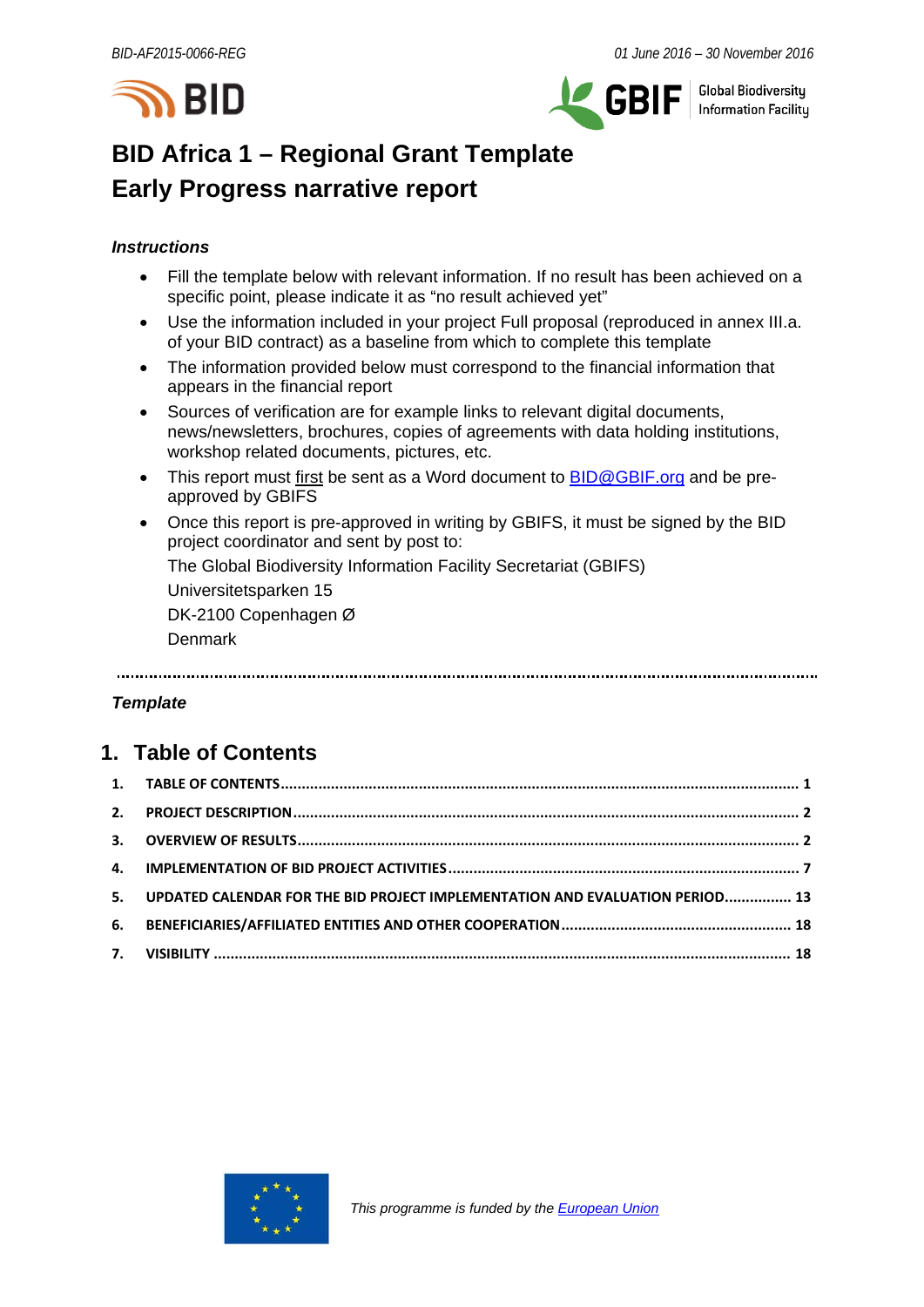

 $\mathcal L$  GBIF

# **2. Project Description**

- 2.1.**Consortium coordinator: Institution/network/agency name:** Ganglo Cossi Jean, GBIF Node manager. Faculty of Agricultural Sciences. Benin
- **2.2.Main contact person and role:** GANGLO Cossi Jean, consortium coordinator

**2.3.BID proposal identifier:** BID-AF2015-0066-REG

- **2.4.Project title:** Capacity building and biodiversity data mobilization for conservation, sustainable use, and decision making in Africa and Madagascar
- 2.5.**Start date and end date of the reporting period:** 01/06/16 30/11/16
- 2.6.**Country(ies) in which the activities take place:** Benin

# <span id="page-1-0"></span>**3. Overview of results**

#### **3.1.Executive summary**

*Give a short summary of the activities implemented and the outcomes of the project for the reporting period (no more than ½ page)*

**At Benin level**, we began our project's activities in June 2016 and received the first intallment of the project (5,000€) on 29<sup>th</sup> June 2016. We achieved some of the planned activities as follows:

We orgaized two workshops respectively on June and October 2016. The first one was to inform nnational partners on the selected project and plan its activities; the second one was to capacitate national partners on data mobilization, data formatting, data cleaning, and data publishing.

With the partners at national and regional levels, we achieved the lists of priority family species of the project and published at least 7,316 occurrence data on threatened and invasive alien species on GBIF site.

**At Côte-d'Ivoire level** the activities of the project began in June 2016 and received the first intallment of the project  $(4,000\epsilon)$  in the same Month. The achieved activities are as follows:

One workshop and two meetings were organized on august and septembre 2016. The workshop was to inform national partners on the selected project and plan its activities; Concerning the meetings, the first one was to establish species lists after bibliography search with the herbarium partners. The list of priority family species are achieved. The second meeting was designed to work with the Director General of Scientific Research of the Ministry of Higher Education and Scientific Research at September 28, 2016. Mr Koffi Kouao Jean attended the meeting in cotonou on data type knowledge, data digitization, data formatting, data cleaning, data publishing…

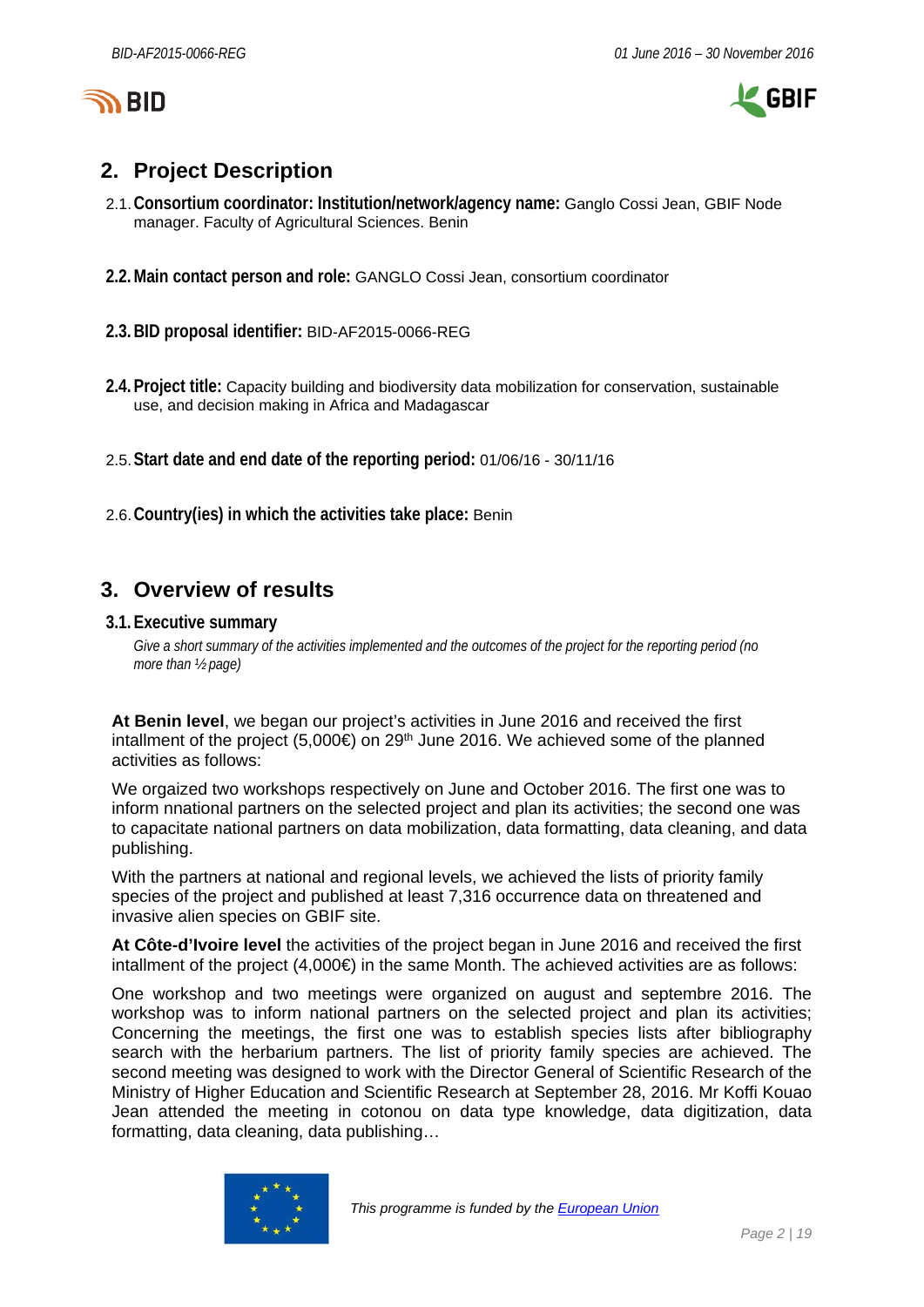



**In DRC**, the first instalment of 4,000€ was received. The lists of priority species of the project were achieved. Two workshops were organized; the first one was at national level and concerned endangered and alien invasive plant species held in Kinshasa (26 – 27 July 2016); this contributed to the achievement of the lists of priority species of the project. The second meeting was the regional one held in Benin to build capacities of consortium members on data type knowledge, data digitization, data formatting, data cleaning, data publishing… It was attended by Mbala Henri

**In Guinea**, The launch of the BID-project of Guinea took place on June 17, 2016. At that occasion, the regional project was presented to participants. The lists of priority species to be considered in the project were achieved. Two teleconferences on Skype were organized. These conferences allowed the members of the consortium to define together the main lines to follow, but also to follow the general direction to carry out the activities of the project. A representative of Guinea, Mr. Diabate Moussa attended the regional meeting in Cotonou, Benin.

**In Madagascar**, the activities of the project began in June 2016 and received the first intallment of 4,000€ on 21<sup>st</sup> july 2016. The lists of priority species of the project was elaborated with the agreements of national partners. Face to face contacts helped inform national partners on the project, its priority lists and the planned activities. Ranaivo Jaona attended the meeting in cotonou on data type knowledge, data digitization, data formatting, data cleaning, data publishing…

**In Mali,** the project began its activities in July 2016 and received the first intallment of the project 4,000€ on 08th July 2016. They achieved the lists of priority family species of the project. They also attended the regional meeting in cotonou on data type knowledge, data digitization, data formatting, data cleaning, data publishing…Mr GUINDO Abdoulaye attended the meeting in cotonou on data type knowledge, data digitization, data formatting, data cleaning, data publishing…

**In Niger**, they achieve the lists of priority species through a national workshop with all the project partners; they joined GBIF; Mr KIMBA Ousseini attended the meeting in cotonou on data type knowledge, data digitization, data formatting, data cleaning, data publishing…

**In Senegal**, the project started in May 2016. The lists of priority species to be coonsidered in the project are achieved and a workshop was held on  $9<sup>th</sup>$  November to inform partners on the project and validate the lists of priority species retained in the project.

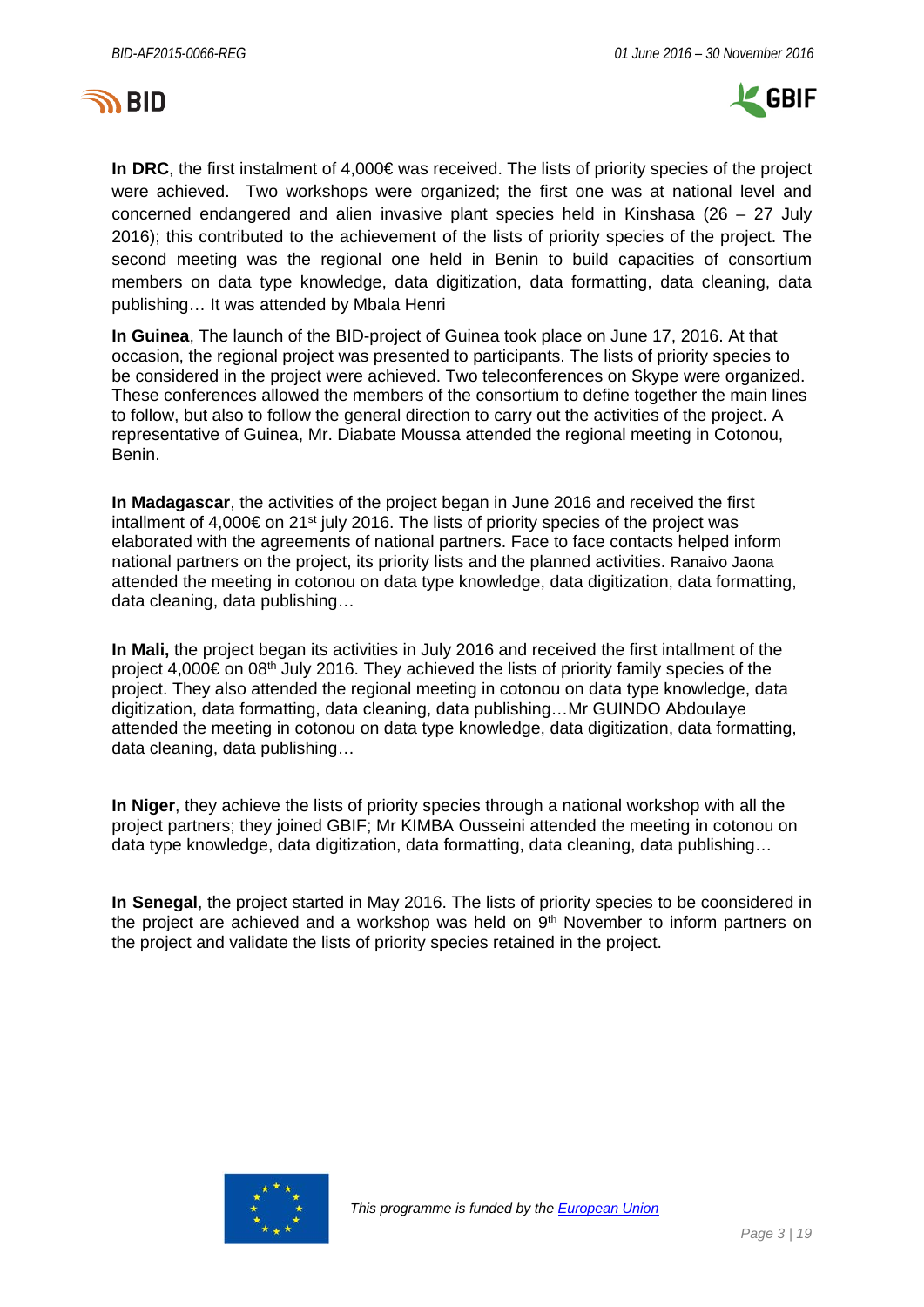



# **3.2.Progress against expected milestones:**

| Expected milestones/activities                                                                                                                                         | Completed?<br>Yes/No | Name of<br>institution/organisa<br>tion                                                                                                                                                                                                                                                                                                                                                                                       | <b>Explanatory notes</b>                                                                                                                                | Sources of verification                                                                                                                                                                                                                                                                                                                                                                                                                                                                                                                                                                                                                                                                                                                                                                                                                                                                 |
|------------------------------------------------------------------------------------------------------------------------------------------------------------------------|----------------------|-------------------------------------------------------------------------------------------------------------------------------------------------------------------------------------------------------------------------------------------------------------------------------------------------------------------------------------------------------------------------------------------------------------------------------|---------------------------------------------------------------------------------------------------------------------------------------------------------|-----------------------------------------------------------------------------------------------------------------------------------------------------------------------------------------------------------------------------------------------------------------------------------------------------------------------------------------------------------------------------------------------------------------------------------------------------------------------------------------------------------------------------------------------------------------------------------------------------------------------------------------------------------------------------------------------------------------------------------------------------------------------------------------------------------------------------------------------------------------------------------------|
| Completed capacity self-assessment<br>questionnaire for data holding<br>institutions<br>(http://www.gbif.org/resource/82785)                                           | Yes                  | Laboratory of Forest<br><b>Sciences</b><br>Herbier du Bénin<br>Centre d'Etudes, de<br>Recherches et de<br>Formation<br>Forestières<br><b>ONG Nature</b><br>Tropicale                                                                                                                                                                                                                                                          | We received and completed the<br>questionnaire on request of BID<br>team                                                                                | <b>GBIFS</b>                                                                                                                                                                                                                                                                                                                                                                                                                                                                                                                                                                                                                                                                                                                                                                                                                                                                            |
| At least three national data publishing<br>institutions are registered with<br>GBIF.org<br>For registered data publishers see:<br>http://www.qbif.org/publisher/search | Yes                  | <b>GBIF Benin</b><br>Université<br>d'Abomey-Calavi,<br>Faculté des<br><b>Sciences</b><br>Agronomiques<br>Direction Générale<br>des Eaux, Forêts et<br>Chasse<br>Laboratoire<br>d'Ecologie<br>Appliquée/Université<br>d'Abomey-Calavi<br>(LEA/UAC)<br>Laboratory of Forest<br><b>Sciences (University</b><br>of Abomey-Calavi)<br>Agence Privée<br>d'Expertise et de<br>Conseils pour le<br>Développement<br>Inclusif (APECDI) | Six data pubishers, effectively<br>published their data on GBIF site                                                                                    | <b>GBIF Benin</b><br>(http://www.qbif.org/publisher/b2d<br>b85d5-c5fe-4125-9e36-<br>590a5f651829)<br>Université d'Abomey-Calavi,<br>Faculté des Sciences<br>Agronomiques<br>(http://www.gbif.org/publisher/2af<br>eb273-cbbc-4fcf-a10f-<br>7baf271b62c5)<br>Direction Générale des Eaux,<br>Forêts et Chasse<br>(http://www.qbif.org/publisher/616<br>e379f-90ed-4c21-9793-<br>8e20f982e9d1)<br>Laboratoire d'Ecologie<br>Appliquée/Université d'Abomey-<br>Calavi (LEA/UAC)<br>(http://www.qbif.org/publisher/633<br>602e8-4c6f-4619-b433-<br>c4968da3ed08)<br>Laboratory of Forest Sciences<br>(University of Abomey-Calavi)<br>(http://www.qbif.org/publisher/5ca<br>9a113-2397-4540-84b4-<br>41114a1404ef)<br>Agence Privée d'Expertise et de<br>Conseils pour le Développement<br>Inclusif (APECDI)<br>(http://www.gbif.org/publish<br>er/dfb951db-f345-4e4b-<br>a7e2-00da7efce5e7 |
| At least one person from the project<br>team has completed the certification<br>process following the first BID<br>Capacity Enhancement workshop                       | Yes                  | <b>GBIF Benin</b>                                                                                                                                                                                                                                                                                                                                                                                                             | We were two from Benin<br>(GBETOHO Jaures and myself,<br>GANGLO Cossi Jean)                                                                             | <b>GBIFS</b>                                                                                                                                                                                                                                                                                                                                                                                                                                                                                                                                                                                                                                                                                                                                                                                                                                                                            |
| Knowledge dissemination activities<br>have been scheduled following the<br>first BID Capacity Enhancement<br>workshop                                                  | Yes                  | <b>GBIF Benin</b>                                                                                                                                                                                                                                                                                                                                                                                                             | We achieved a workshop from<br>12 to 13 october 2016 to<br>capacitate national partners<br>following the capacities we<br>gained during Kigali workshop | Report                                                                                                                                                                                                                                                                                                                                                                                                                                                                                                                                                                                                                                                                                                                                                                                                                                                                                  |

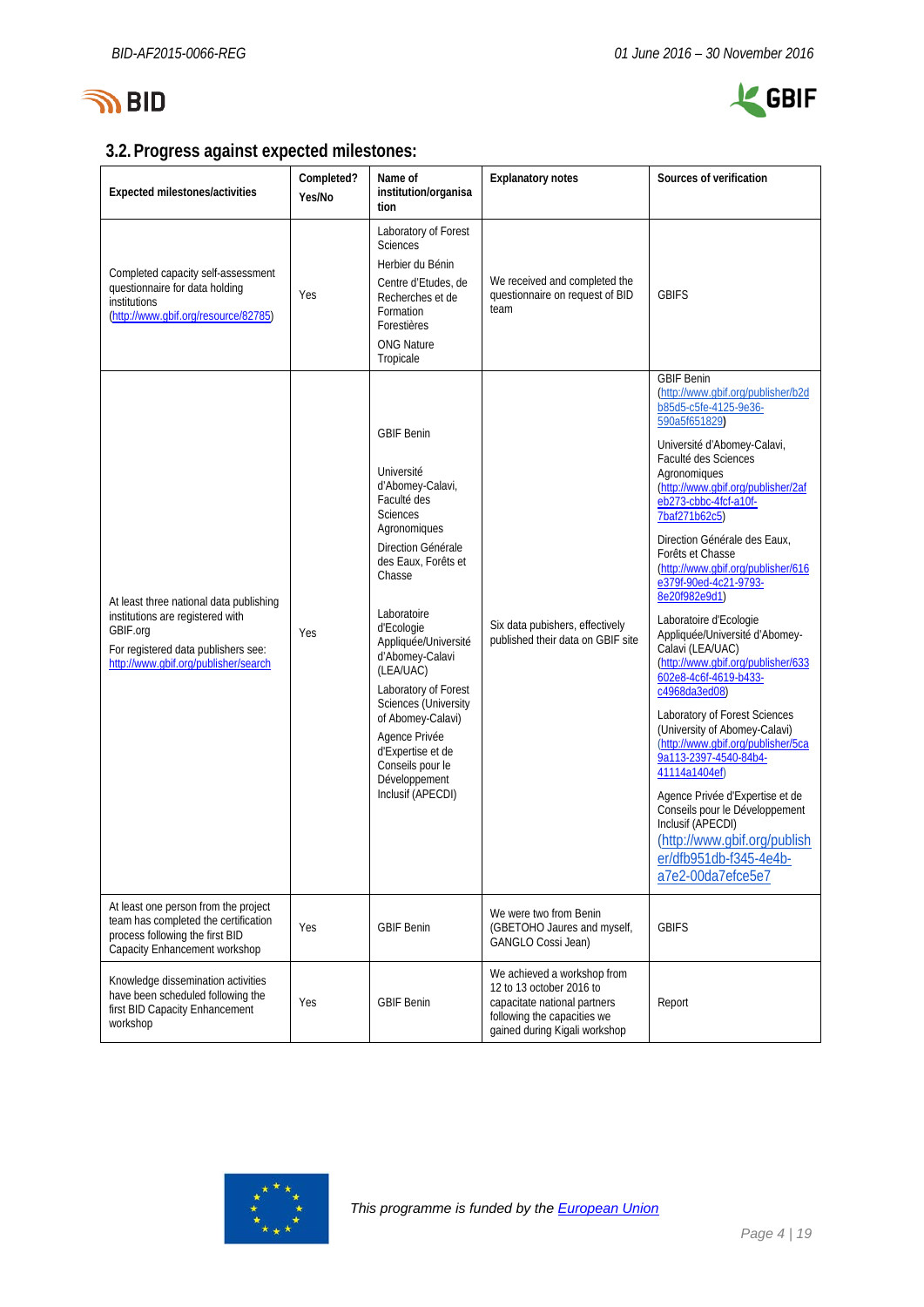



# **3.3.Datasets published on GBIF.org**

*If the dataset is not yet published, please indicate the name of the institution that is expected to host the data when published in the column "DOI or URL/Planned hosting institution". Add as many rows as needed.*

| Dataset title                                                                                                                                                                                                                                        | Publishing<br>institution                                                | DOI or URL/Planned hosting<br>institution                            | Date/expected date of<br>publication | <b>Explanatory notes</b> |
|------------------------------------------------------------------------------------------------------------------------------------------------------------------------------------------------------------------------------------------------------|--------------------------------------------------------------------------|----------------------------------------------------------------------|--------------------------------------|--------------------------|
| Census of the threatened<br>species of Benin. Data mobilized<br>in the framework of BID-AF2015-<br>0066-REG project funded by EU                                                                                                                     | Laboratory of Forest<br><b>Sciences (University</b><br>of Abomey-Calavi) | http://www.gbif.org/dataset/8e912d78-<br>6259-44e3-8f58-debb3081a15f | 19/10/2016                           | See the DOI              |
| Invasive plant species recorded<br>in protected areas and riparian<br>land in Sudano-quinean and<br>Sudanian agroecological zones<br>of Benin. Data mobilized in the<br>framework of BID Regional<br>project BID-AF2015-0066-REG<br>and funded by EU | Laboratory of Forest<br><b>Sciences (University</b><br>of Abomey-Calavi) | http://www.gbif.org/dataset/4aaa8072-<br>3711-4668-8276-deef01ad29bc | 19/10/2016                           | See the DOI              |
| Threatened species recorded in<br>protected areas and riparian land<br>in Sudano-guinean and Sudanian<br>agroecological zones. Data<br>mobilized in the framework of<br>BID Regional project BID-<br>AF2015-0066-REG and funded<br>by EU             | Laboratory of Forest<br><b>Sciences (University</b><br>of Abomey-Calavi) | http://www.qbif.org/dataset/aef22888-<br>444e-4cba-bfc5-f709ef15ccf4 | 19/10/2016                           | See the DOI              |

# **3.4.Examples of use of biodiversity data available through GBIF**

*Use the table to document use or planned use of data available through GBIF as part of your project. Please provide the DOI for datasets published on GBIF or data downloaded from GBIF in the "Dataset" column. Briefly describe how the data have been used or are planned to be used in the "Data use" column (ca. 50 words). Provide the date or approximate time frame in months for the use or planned use in the "Date/time frame" column. Please provide links to any documents or webpages documenting the use in the "Sources of verification" column. Add as many rows as needed.*

| <b>Dataset</b>                                                                                                                                                                                                                                                                                                                                                                                                                                                                                                                                                                                                                                                                                                                                                    | Data<br>user                                                                                                                                                                                                                                            | Data use                                                                                                                                                                                                                                                                                                                                                                                                                                                                                                                                                                                                                         | Date/time<br>frame  | Sources of<br>verification | <b>Notes</b>                                                                                                                                                                                                                                                                                                                                                                                                                |
|-------------------------------------------------------------------------------------------------------------------------------------------------------------------------------------------------------------------------------------------------------------------------------------------------------------------------------------------------------------------------------------------------------------------------------------------------------------------------------------------------------------------------------------------------------------------------------------------------------------------------------------------------------------------------------------------------------------------------------------------------------------------|---------------------------------------------------------------------------------------------------------------------------------------------------------------------------------------------------------------------------------------------------------|----------------------------------------------------------------------------------------------------------------------------------------------------------------------------------------------------------------------------------------------------------------------------------------------------------------------------------------------------------------------------------------------------------------------------------------------------------------------------------------------------------------------------------------------------------------------------------------------------------------------------------|---------------------|----------------------------|-----------------------------------------------------------------------------------------------------------------------------------------------------------------------------------------------------------------------------------------------------------------------------------------------------------------------------------------------------------------------------------------------------------------------------|
| Census of the threatened species of<br>Benin. Data mobilized in the<br>framework of BID-AF2015-0066-REG<br>project funded by EU<br>(http://www.gbif.org/dataset/8e912d78-<br>6259-44e3-8f58-debb3081a15f)<br>Invasive plant species recorded in<br>protected areas and riparian land in<br>Sudano-guinean and Sudanian<br>agroecological zones of Benin. Data<br>mobilized in the framework of BID<br>Regional project BID-AF2015-0066-<br>REG and funded by EU<br>(http://www.qbif.org/dataset/4aaa8072-<br>3711-4668-8276-deef01ad29bc)<br>Threatened species recorded in<br>protected areas and riparian land in<br>Sudano-guinean and Sudanian<br>agroecological zones. Data mobilized<br>in the framework of BID Regional<br>project BID-AF2015-0066-REG and | Center of<br>study and<br>research in<br>forestry,<br>Benin.<br>Ministry of<br>Environment<br>General<br>Secretary of<br>the Ministry<br>of<br>Environment.<br><b>Benin</b><br>NGO<br>Tropical<br>Nature.<br><b>Benin</b><br>Faculty of<br>Agricultural | The activities we planned to use<br>data are as follows (goal 3 of the<br>project):<br>Achievement of distribution<br>$\bullet$<br>maps of the invasive alien<br>species and threatened<br>species at present and in the<br>future<br>Identification of threats on<br>٠<br>species<br>Identification of efficient<br>$\bullet$<br>actions to protect and<br>conserve threatened species<br>Identification of efficient<br>$\bullet$<br>actions to control invasive<br>alien species<br>Recommendations with<br>٠<br>regard to threatened and<br>invasive alien species<br>Exchange of achievements<br>٠<br>within the consortium | 11/2016-<br>05/2018 | No result<br>achieved yet  | Before using the<br>data, we must<br>have adequate<br>capacities. To<br>use the data as<br>planned, we<br>need capacities<br>in Geographic<br>Information<br>System and in<br>niche modelling.<br>My team is<br>actually trying to<br>acquire those<br>capacities and<br>then use and<br>encourage the<br>use of the data.<br>By next<br>reporting period,<br>we will be able<br>to achieve<br>sound results in<br>data use |

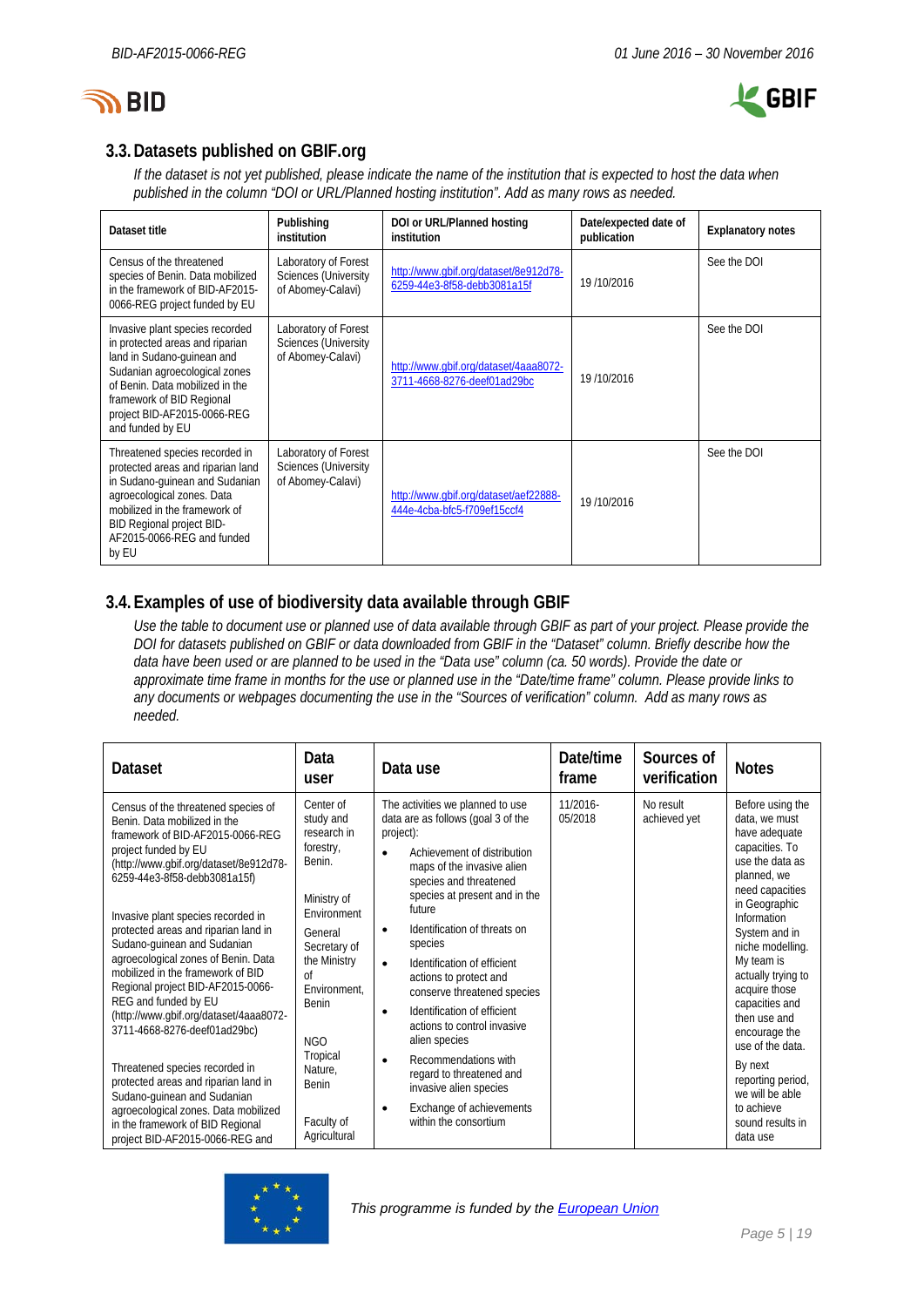# **SO BID**



| funded by EU<br>(http://www.qbif.org/dataset/4aaa8072-<br>3711-4668-8276-deef01ad29bc)                         | sciences.<br>University of<br>Abomey-<br>Calavi, Benin | Evaluation of the usefulness<br>$\bullet$<br>of protected areas as of<br>today and in the future and<br>suggestions of possible |
|----------------------------------------------------------------------------------------------------------------|--------------------------------------------------------|---------------------------------------------------------------------------------------------------------------------------------|
| Threatened and invasive plant species<br>of Koto, Massi, Akpè, Ouèdo, Bonou,<br>Atchérigbé, and Zè vegetations |                                                        | adjustments<br>Achievement of<br>٠<br>communications and<br>outreach on deliverables                                            |
| Threatened and invasive plant species<br>of different vegetation types of Benin                                |                                                        | broadcast deliverables<br>٠<br>through communications and<br>outreach via diverse media                                         |
| Threatened and invasive plant species<br>of vegetation of South East Benin                                     |                                                        |                                                                                                                                 |

# **3.5.Events organized as part of the project**

*List all the events that have been organized as part of your project. Please provide links to any documents or webpages documenting the use in the "Sources of verification" column. Add as many rows as needed.*

<span id="page-5-0"></span>

| <b>Full title</b>                                                                                                      | Organizing<br>institution | <b>Dates</b>    | Number of<br>participants | Sources of<br>verification  |
|------------------------------------------------------------------------------------------------------------------------|---------------------------|-----------------|---------------------------|-----------------------------|
| Information and activity<br>planning meeting with<br>national project<br>partners                                      | <b>GBIF Benin</b>         | 14/6/2016       | 19                        | Report (see<br>attachments) |
| Capacity building on<br>data types, data<br>mobilization, data<br>formatting, data<br>cleaning, and data<br>publishing | <b>GBIF Benin</b>         | 12 - 13/10/2016 | 40                        | Report (see<br>attachments) |

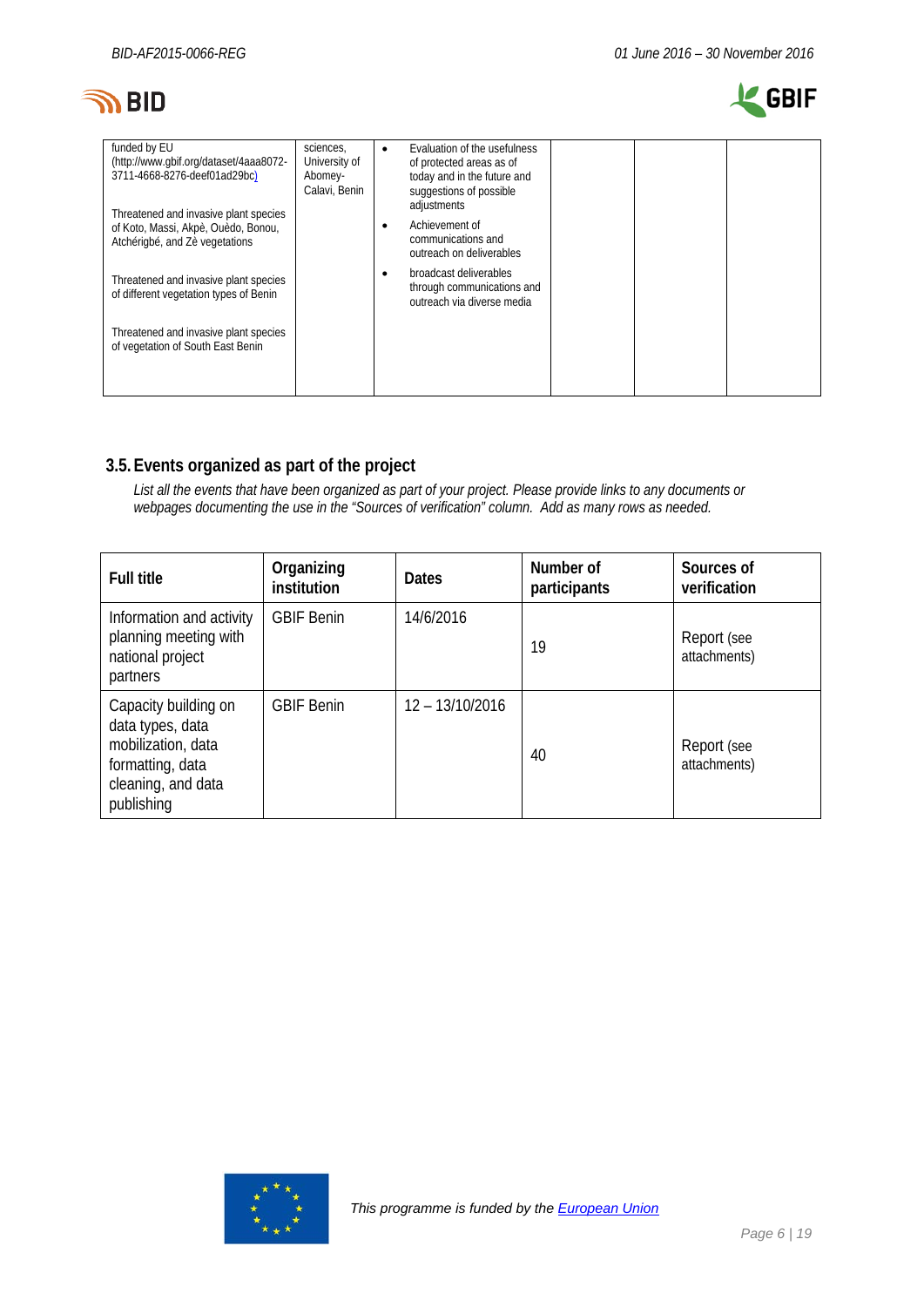



# **4. Implementation of BID project activities**

*Refer to section 2.2 "Deliverables, activities and reporting criteria" in your BID full proposal. Provide updates on each of the activities using the reporting criteria and other sources of verification as appropriate. Sources of verification are for example links to relevant digital document, news, newsletter, brochures, copies of agreements with data holding institutions, workshop related documents, pictures, etc.*

# **4.1.Goal 1: Establish or strengten international collaborations to mobilize biodiversity data**

*Activity 1 name:* Achievement of the list of priority species

**Description of any implementation during the reporting period**

The lists of priority families of threatened and invasive alien species are achieved in agreement with consortium partners

**Sources of verification**

Report *Activity 2 name:* Achievement of workshops at regional level

# **Description of any implementation during the reporting period**

Due to a problem of agenda coordination with Professor Peterson Town, this activity initially planned to take place during the 3<sup>rd</sup> month will now take place from 28<sup>th</sup> November to 2<sup>nd</sup> December 2016.

**Sources of verification**

No result achieved yet

*Activity 3 name:* Sensitize consortium partners on the advantages of GBIF membership

### **Description of any implementation during the reporting period**

Up to now, among the consortium partner, two new ones adhere to GBIF. They are DRC and Niger. I am still in contact with the partners from Senegal and Mali so that they can achieve the formalities.

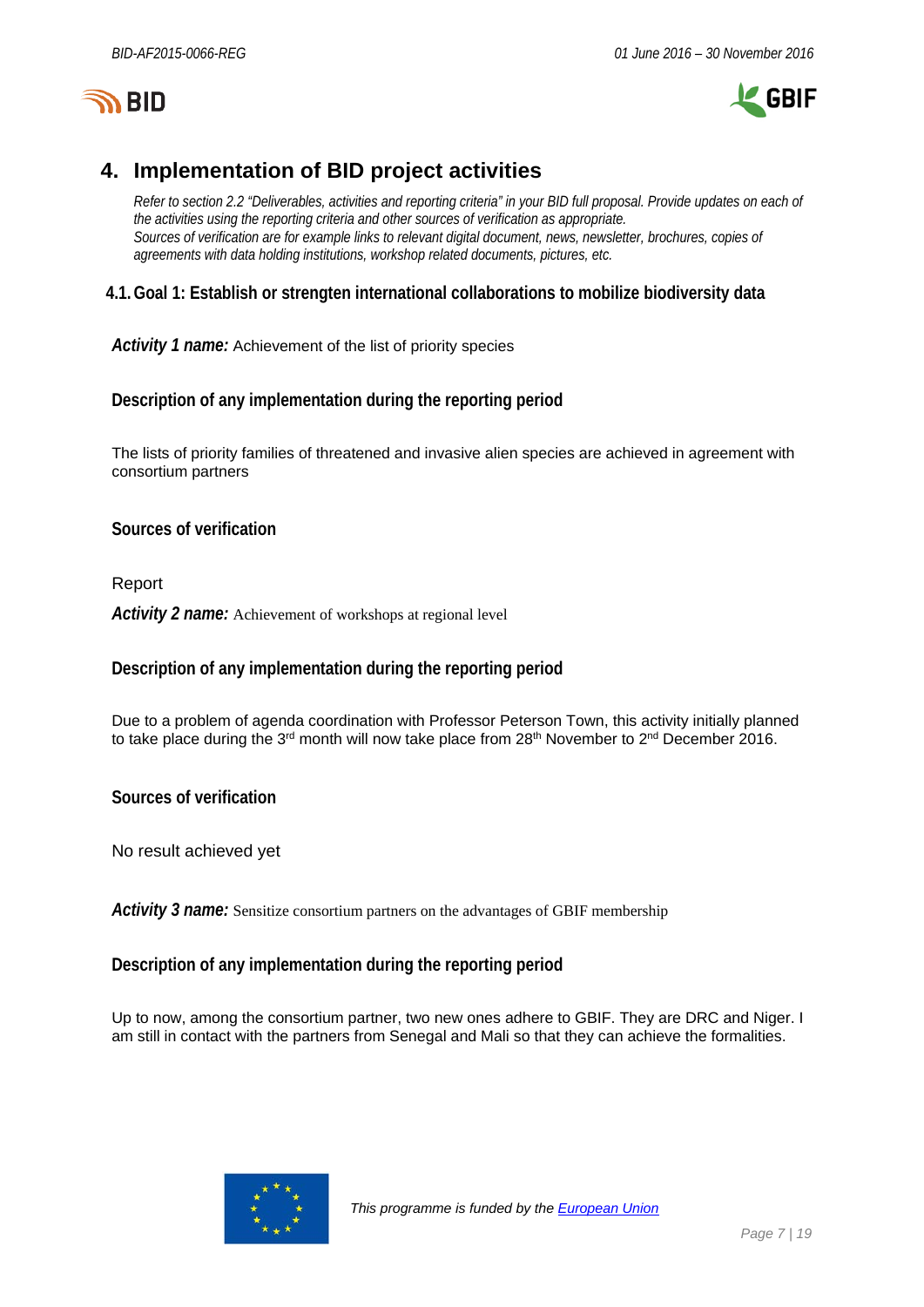



**Sources of verification**

**GBIFS** 

*Activity 4 name:* Digitization of data in overseas institutions

### **Description of any implementation during the reporting period**

No result achieved yet. Indeed, to obtain effeciient results, the implementation of the activity needs to be reorganized. In that purpose, I met with Eric Chenin of GBIF France and André Heughebaert of GBIF Belgium during GB23 in Brasilia. We agreed on the fact that to be cost efficient in that activity, imaged specimens in France, Belgium, and Netherlands will be prepared and sent to the consortium partners in Africa for digitization in the respective countries of the consortium. So by next reporting period, we will be able to show concrete results.

**Sources of verification**

No result achieved yet

### **4.2.Goal 2: Increase available biodiversity data, within and beyond the grant period**

*Activity 1 name:* Achievement of workshops at national level

**Description of any implementation during the reporting period**

Two workshops were achieved:

- The first one took place on 14 June 2016 with the aim of informing national project partners on the project selected and plan its activities
- The second workshop took place on 12 and 13 October to capacitate data providers from different institutions on data types, data mobilization, data formatting, data cleaning, and data publishing

**Sources of verification**

Reports (see attachments)

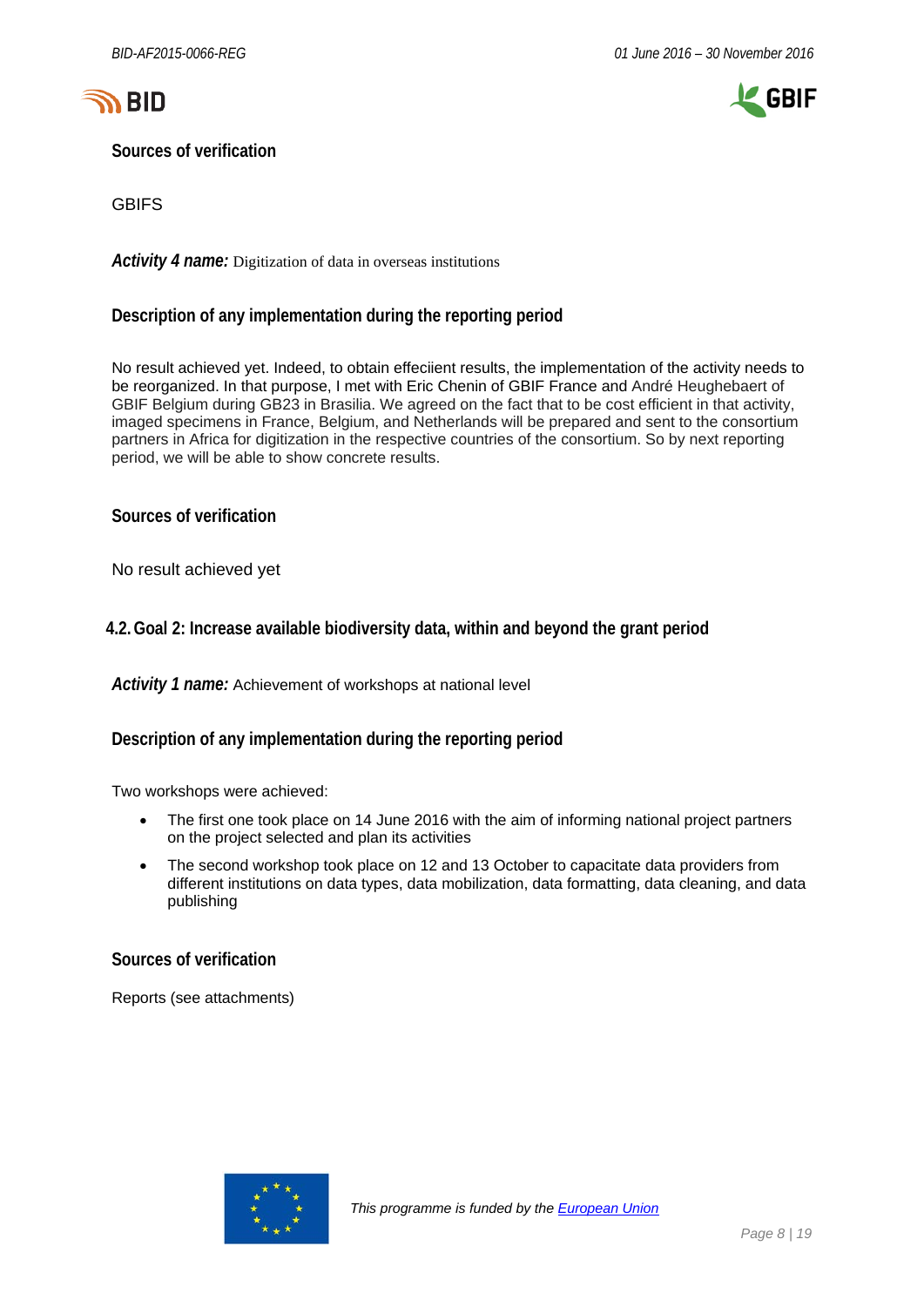



*Activity 2 name:* Enhancing data mobilization at national level

**Description of any implementation during the reporting period**

Financial and technical assistance were given to partners to assist them publish their data. At least, 7,316 georeferenced data were published on GBIF portal during the period of activities. Please, see below the links to the datasets published.

#### **Sources of verification**

<http://www.gbif.org/dataset/8e912d78-6259-44e3-8f58-debb3081a15f> <http://www.gbif.org/dataset/4aaa8072-3711-4668-8276-deef01ad29bc> <http://www.gbif.org/dataset/aef22888-444e-4cba-bfc5-f709ef15ccf4>

*Activity 3 name:* Publishing data mobilized at national level

**Description of any implementation during the reporting period**

At least, 7,316 georeferenced data were published on GBIF portal during the period of activities. Please, see below the links to the datasets published.

### **Sources of verification**

<http://www.gbif.org/dataset/8e912d78-6259-44e3-8f58-debb3081a15f> <http://www.gbif.org/dataset/4aaa8072-3711-4668-8276-deef01ad29bc> <http://www.gbif.org/dataset/aef22888-444e-4cba-bfc5-f709ef15ccf4>

*Activity 4 name:* Publishing data mobilized in overseas institutions

#### **Description of any implementation during the reporting period**

No result achieved yet. Indeed, to obtain effeciient results, the implementation of the activity needs to be reorganized. In that purpose, I met with Eric Chenin of GBIF France and André Heughebaert of GBIF Belgium during GB23 in Brasilia. We agreed on the fact that to be cost efficient in that activity, imaged specimens in France, Belgium, and Netherlands will be prepared and sent to the consortium partners in Africa for digitization in the respective countries of the consortium. So by next reporting period, we will be able to show concrete results.

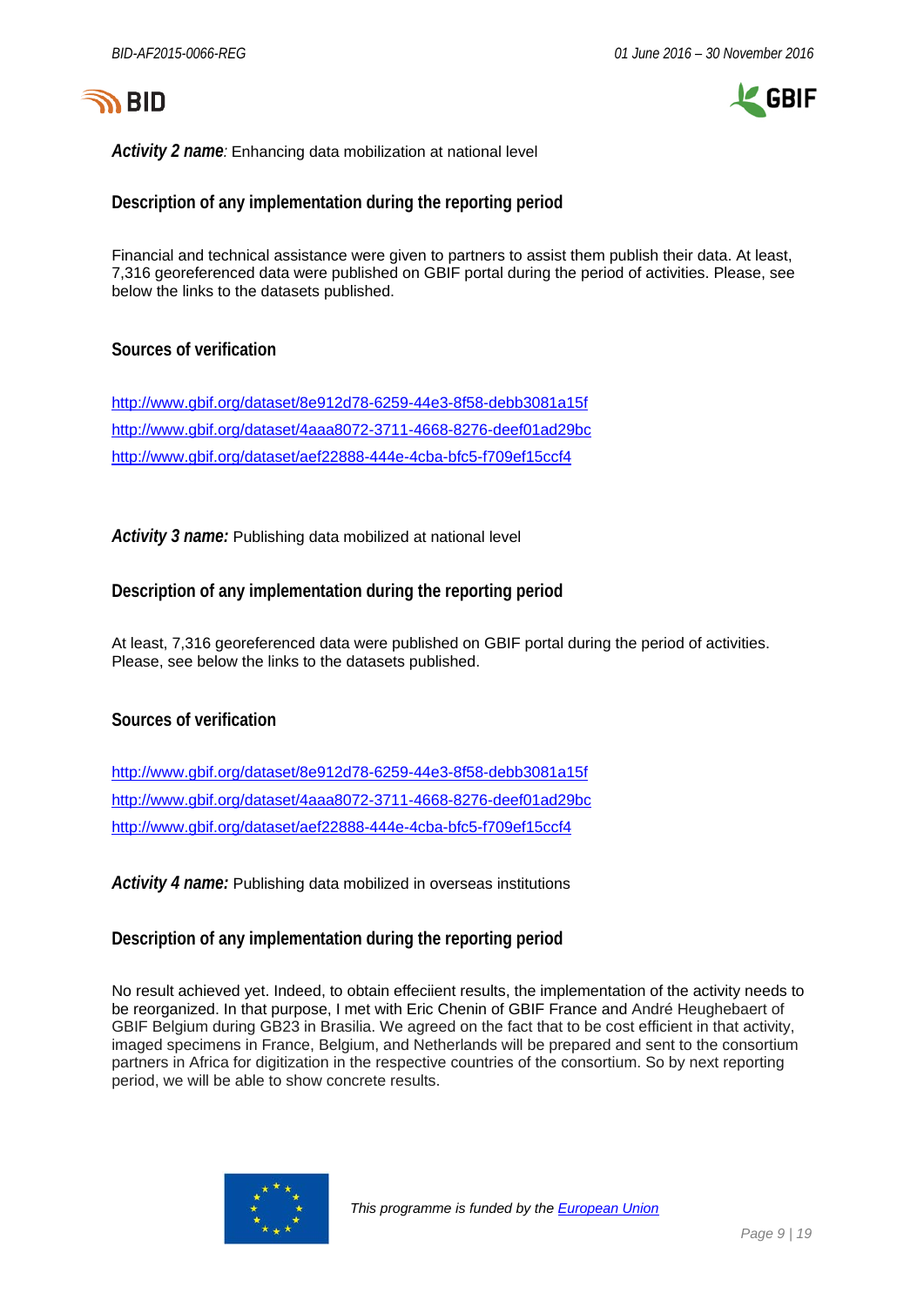



### **Sources of verification**

No result achieved yet

*Activity 5 name:* Achievement and publishing of checklists of threatened species

### **Description of any implementation during the reporting period**

No result achieved yet. Indeed, we need to advance more in data publishing before achieving reliable checklist on threatened plant species

#### **Sources of verification**

No result achieved yet

*Activity 6 name:* Achievement and publishing of checklists of invasive alien species

#### **Description of any implementation during the reporting period**

No result achieved yet. Indeed, we need to advance more in data publishing before achieving reliable checklist on invasive alien plant species

#### **Sources of verification**

No result achieved yet

#### **4.3.Goal 3: Apply biodversity data in response to conservation priorities**

*Activity 1 name:* Achievement of distribution maps of the species at present and in the future

#### **Description of any implementation during the reporting period**

No result achieved yet. Indeed, we need to acquire relevant capacities in GIS and niche modelling before achieving that activity. My team is actually doing its best to have such capacities so that by next reporting period we will advance in achieving the activity.

**Sources of verification**

No result achieved yet

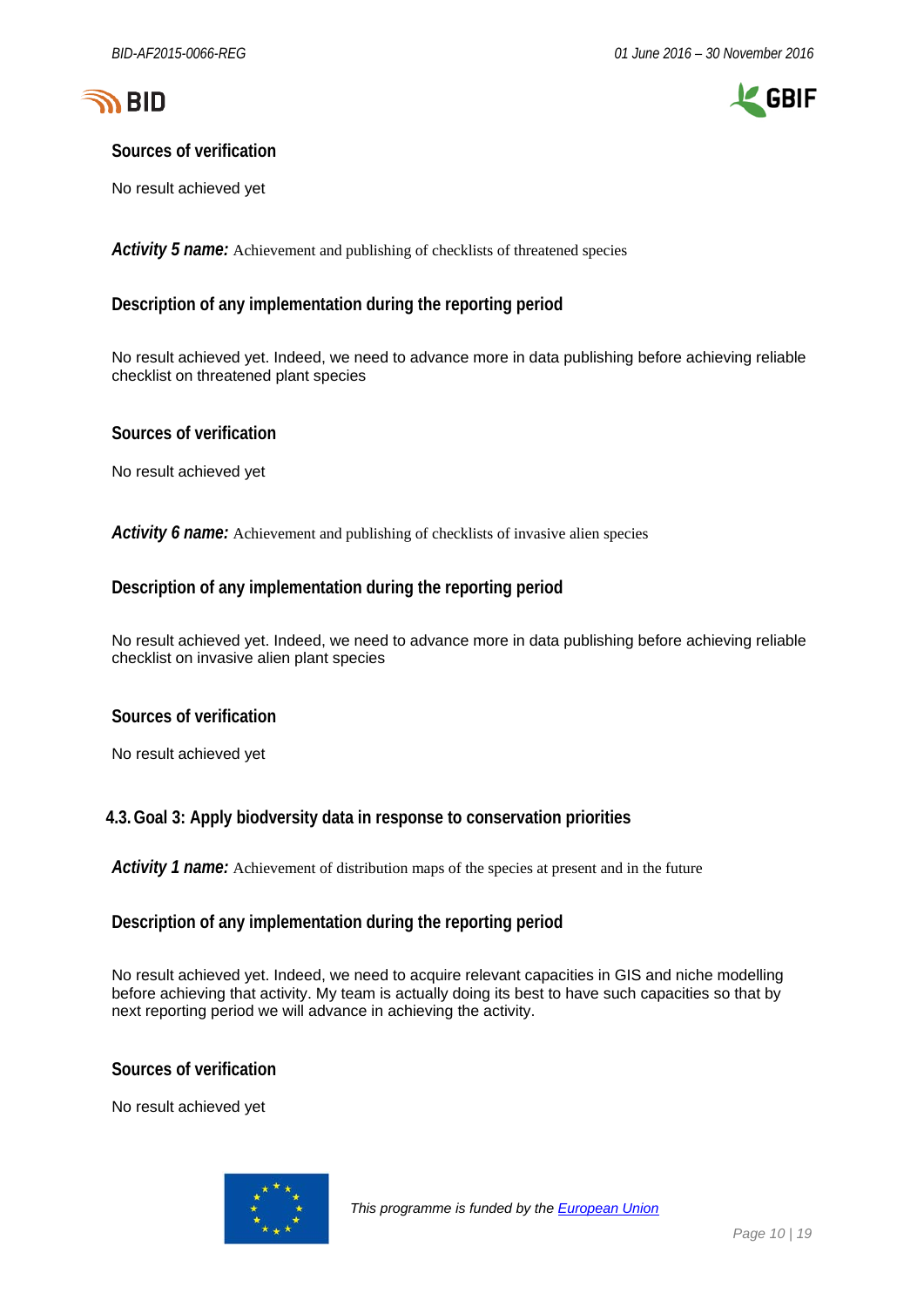



*Activity 2 name:* Identification of threats on species

#### **Description of any implementation during the reporting period**

No result achieved yet. Indeed, the achievement of that activity partially depends on the completion of the first one of Goal 3. By next reporting period we will advance in achieving the activity.

**Sources of verification**

No result achieved yet

Activity 3 name: Identification of efficient actions to protect and conserve threatened species

**Description of any implementation during the reporting period**

No result achieved yet. Indeed, the achievement of that activity depends on the completion of the first two activities of Goal 3. By next reporting period we will advance in achieving the activity.

#### **Sources of verification**

No result achieved yet

*Activity 4 name:* Identification of efficient actions to control invasive alien species

#### **Description of any implementation during the reporting period**

No result achieved yet. Indeed, the achievement of that activity partially depends on the completion of the first one of Goal 3. By next reporting period we will advance in achieving the activity.

**Sources of verification**

No result achieved yet

*Activity 5 name:* Recommendations with regard to threatened and invasive alien species

#### **Description of any implementation during the reporting period**

No result achieved yet. Indeed, the achievement of that activity depends on the completion of the first four ones of Goal 3. By next reporting period we will advance in achieving the activity.

#### **Sources of verification**

No result achieved yet

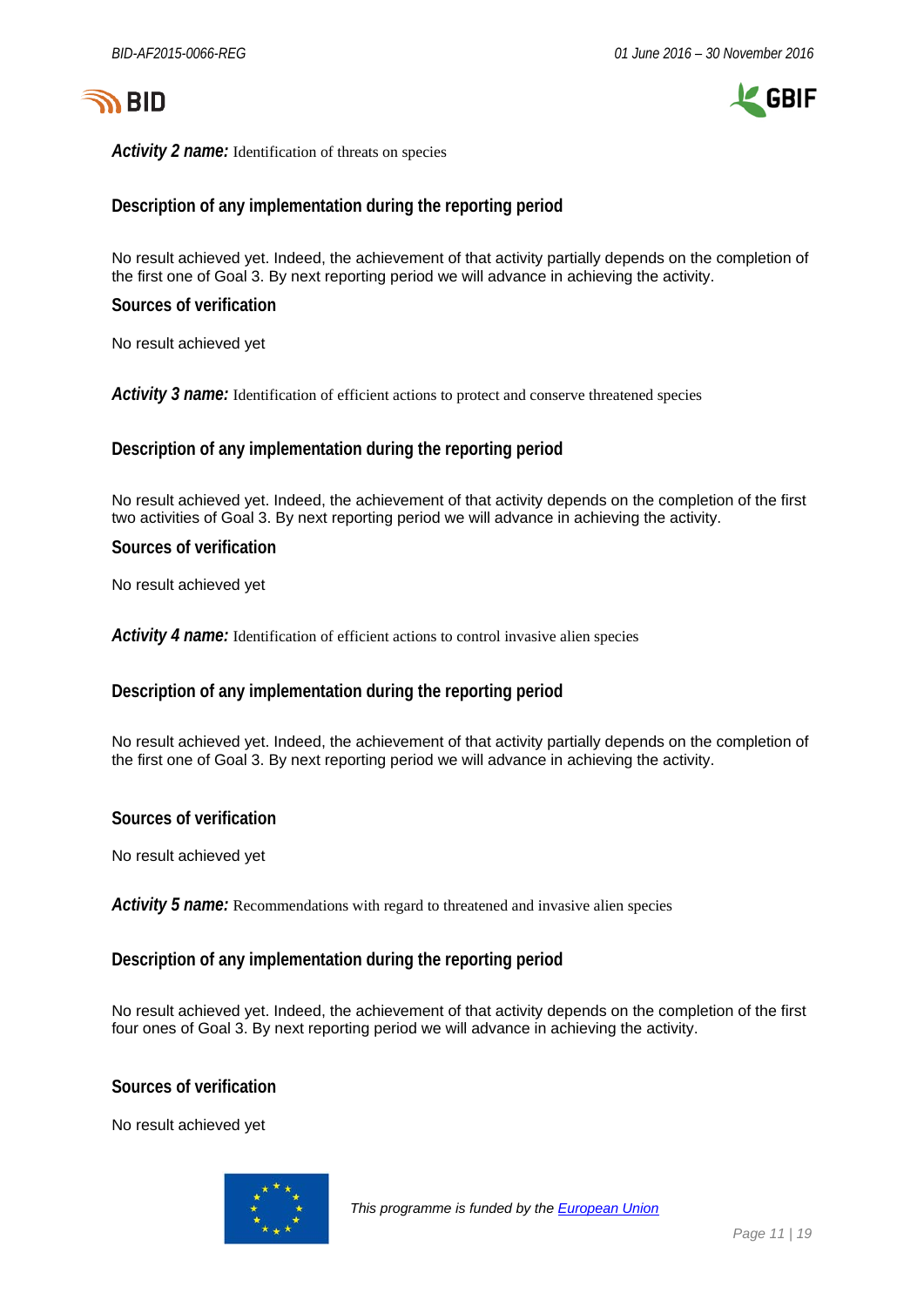



*Activity 6 name:* Exchange of achievements within the consortium

#### **Description of any implementation during the reporting period**

No result achieved yet. Indeed, the achievement of that activity depends on the completion of the first five ones of Goal 3. By next reporting period we will advance in achieving the activity.

**Sources of verification**

No result achieved yet

*Activity 7 name:* Evaluation of the usefulness of protected areas as of today and in the future and suggestions of possible adjustments

#### **Description of any implementation during the reporting period**

No result achieved yet. Indeed, the achievement of that activity depends on the completion of the first one of Goal 3. By next reporting period we will advance in achieving the activity.

**Sources of verification**

No result achieved yet

*Activity 8 name:* Achievement of communications and outreach on deliverables

#### **Description of any implementation during the reporting period**

No result achieved yet. Indeed, the achievement of that activity depends on the completion of the first seven ones of Goal 3. By next reporting period we will advance in achieving the activity.

#### **Sources of verification**

No result achieved yet

*Activity 9 name:* Broadcast deliverables through communications and outreach via diverse media

#### **Description of any implementation during the reporting period**

No result achieved yet. Indeed, the achievement of that activity depends on the completion of the first eight ones of Goal 3. By next reporting period we will advance in achieving the activity.

**Sources of verification**

No result achieved yet

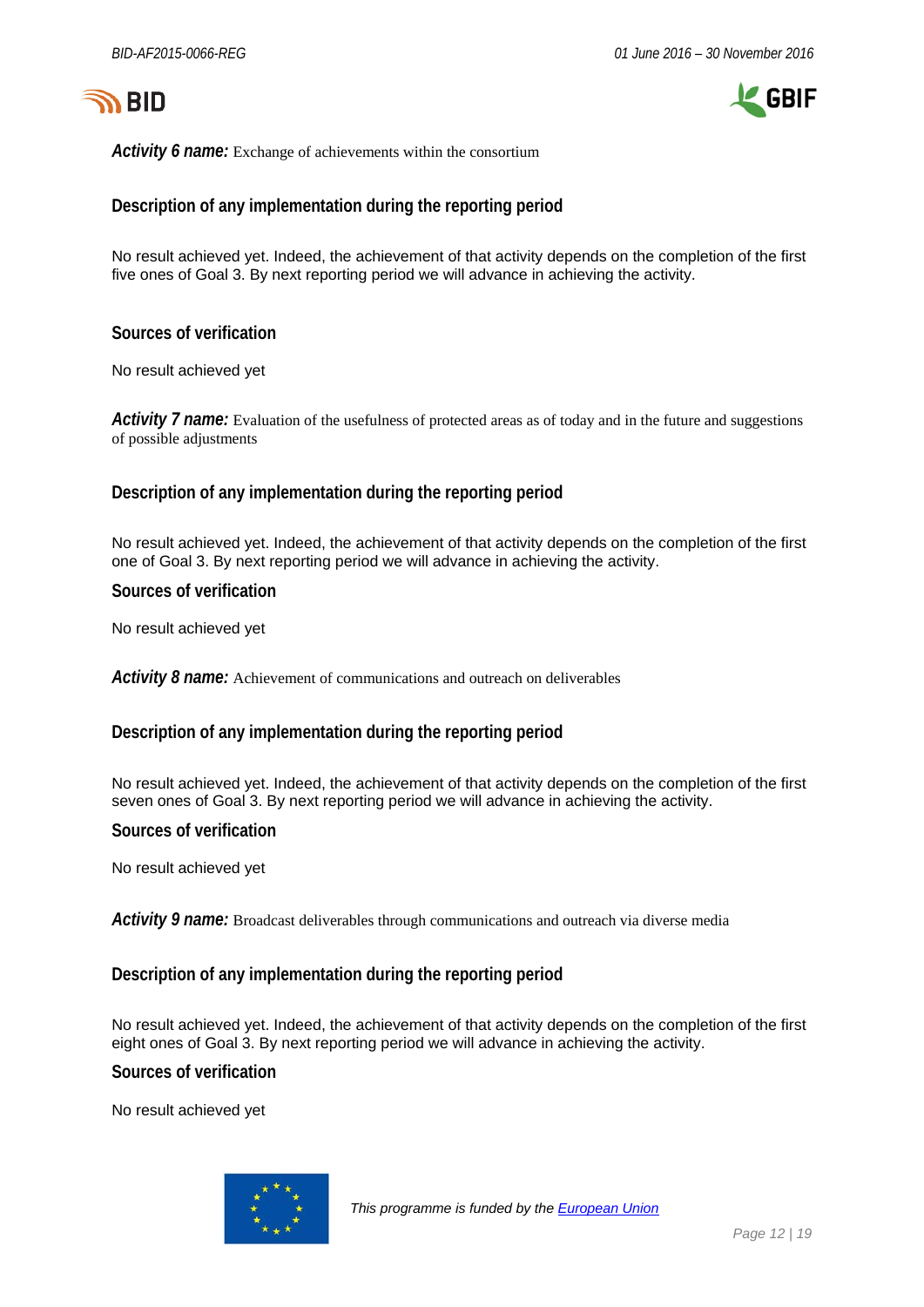



# **5. Updated calendar for the BID project implementation and evaluation period**

*The calendar should be completed in the same way as in the Full Project Proposal, but should include any expected changes. Provide reasons for any expected changes in section 5.1 'Explanatory Notes'.*

<span id="page-12-0"></span>

| Implementation period (maximum 24 months, starting 1 June 2016 at the earliest)                           |    |                |                |                |                         |                         |                |                |   |                         |                         |                         |  |                                                                              |                         |   |   |         |                |                |                         |                   |              |
|-----------------------------------------------------------------------------------------------------------|----|----------------|----------------|----------------|-------------------------|-------------------------|----------------|----------------|---|-------------------------|-------------------------|-------------------------|--|------------------------------------------------------------------------------|-------------------------|---|---|---------|----------------|----------------|-------------------------|-------------------|--------------|
| Implementation period start date and end date<br>(dd/mm/yy)<br>Start date: 01/06/16<br>End date: 31/05/18 |    |                |                |                |                         |                         |                |                |   |                         |                         |                         |  |                                                                              |                         |   |   |         |                |                |                         |                   |              |
| <b>Activity</b>                                                                                           |    | 2              | 3 <sup>2</sup> | $\overline{4}$ | 5                       | 6 <sup>1</sup>          | $\overline{7}$ | 8 <sup>°</sup> |   |                         |                         |                         |  | 9   10   11   12   13   14   15   16   17   18   19   20   21   22   23   24 |                         |   |   |         |                |                |                         |                   | <b>Notes</b> |
| BID Capacity Enhancement workshop 1                                                                       |    |                | Χ              | $\sf X$        |                         |                         |                |                |   |                         |                         |                         |  |                                                                              |                         |   |   |         |                |                |                         |                   |              |
| 6-month progress analysis                                                                                 |    |                |                |                |                         | $\sf X$                 |                |                |   |                         |                         |                         |  |                                                                              |                         |   |   |         |                |                |                         |                   |              |
| Mid-term evaluation & reporting                                                                           |    |                |                |                |                         |                         |                |                |   |                         | Χ                       | X                       |  |                                                                              |                         |   |   |         |                |                |                         |                   |              |
| Achievement of the list of priority species                                                               | Χ  | χ              |                |                |                         |                         |                |                |   |                         |                         |                         |  |                                                                              |                         |   |   |         |                |                |                         |                   |              |
| Achievement of workshops at regional level                                                                |    |                |                |                |                         | $\overline{\mathsf{X}}$ |                |                |   |                         |                         | $\overline{\mathsf{X}}$ |  |                                                                              |                         |   |   |         |                |                |                         |                   |              |
| Sensitize consortium partners on the advantages of<br>GBIF membership                                     |    |                | Χ              |                |                         |                         |                |                |   |                         |                         | Χ                       |  |                                                                              |                         |   |   |         |                |                |                         |                   |              |
| Digitization of data in overseas institutions                                                             |    |                |                |                |                         |                         |                |                | X | $\overline{\mathsf{X}}$ | $\overline{\mathsf{X}}$ |                         |  |                                                                              |                         |   |   |         |                |                |                         |                   |              |
| Achievement of workshops at national level                                                                |    |                |                |                | $\overline{\mathsf{X}}$ |                         |                |                |   |                         | $\overline{\mathsf{X}}$ |                         |  |                                                                              | $\overline{\mathsf{X}}$ |   |   |         |                |                | $\overline{\mathsf{X}}$ |                   |              |
| Enhancing data mobilization at national level                                                             | X. | $\overline{X}$ | X              | $\overline{X}$ | $\overline{X}$          | $\overline{X}$          | $\overline{X}$ | $\overline{X}$ |   | $X$ $X$                 |                         |                         |  | $X$ $X$ $X$ $X$ $X$ $X$ $X$                                                  |                         | X | X | X       | $\overline{X}$ | $\overline{X}$ | $\overline{X}$          | $\overline{\chi}$ |              |
| Publishing data mobilized at national level                                                               | X. | $\sf X$        | X              | X              | X                       | $\sf X$                 | X              | $\times$       |   | $X \times$              |                         |                         |  | $X$ $X$ $X$ $X$ $X$ $X$ $X$ $X$ $X$                                          |                         |   |   | $X$ $X$ | X              | X              | $\sf X$                 | $\mathsf{X}$      |              |

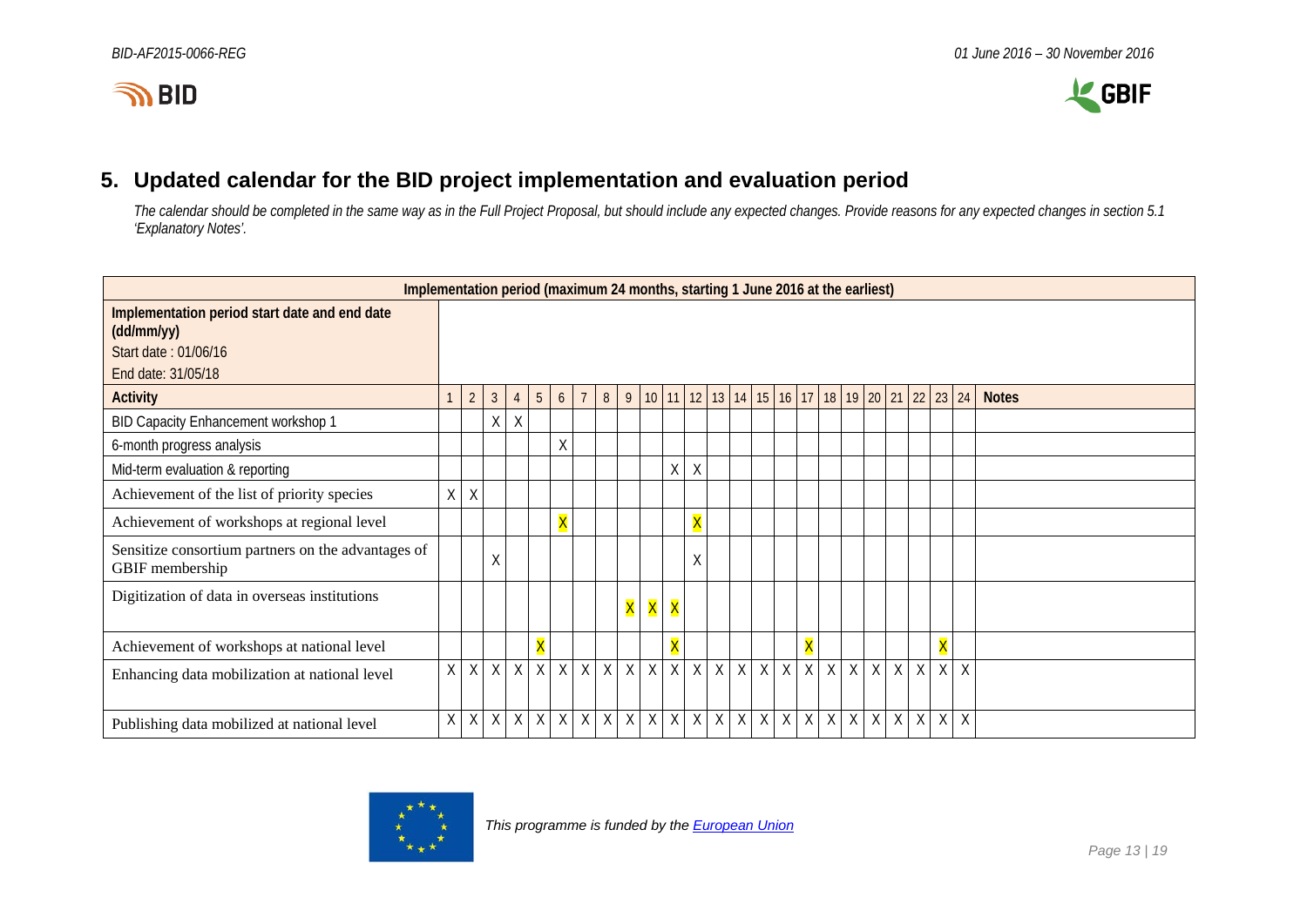

| Publishing data mobilized in overseas institutions                                                                          |  |  |  |                         |                         |                         |                   |                |          |                         |                         |          |   | A | <u>A</u> | A | A                       | A | $\Lambda$               | Y                       | $\mathbf{X}$            |  |
|-----------------------------------------------------------------------------------------------------------------------------|--|--|--|-------------------------|-------------------------|-------------------------|-------------------|----------------|----------|-------------------------|-------------------------|----------|---|---|----------|---|-------------------------|---|-------------------------|-------------------------|-------------------------|--|
| Achievement and publishing of checklists of<br>threatened species                                                           |  |  |  |                         |                         |                         |                   |                |          |                         |                         |          |   |   |          | χ | X                       | X | X                       | $\overline{X}$          | Χ                       |  |
| Achievement and publishing of checklists of<br>invasive alien species                                                       |  |  |  |                         |                         |                         |                   |                |          |                         |                         |          |   |   |          | Χ | Χ                       | Χ | $\sf X$                 | $\chi$                  | $\chi$                  |  |
| Achievement of distribution maps of the species at<br>present and in the future                                             |  |  |  | $\overline{\mathsf{x}}$ | $\overline{\mathsf{x}}$ | $\overline{\mathsf{X}}$ | X                 | X              |          | $\mathsf{X} \mathsf{X}$ | <mark>X X</mark> I      |          | X | X | X        | X | X                       | X | X                       | $\overline{\mathbf{X}}$ | X                       |  |
| Identification of threats on species                                                                                        |  |  |  | X                       | X                       | $\mathsf{X}$ .          | $\mathsf{X}$ .    | <b>X</b>       | <b>X</b> | X                       | X                       | X        | X | X | X        | X | X                       | X | X                       | X                       | X                       |  |
| Identification of efficient actions to protect and<br>conserve threatened species                                           |  |  |  | X                       | X                       |                         | X   X   X   X   X |                |          |                         | <mark>X X</mark>        |          | X | X | <b>X</b> | X | X                       | X | X                       | X                       | X                       |  |
| Identification of efficient actions to control<br>invasive alien species                                                    |  |  |  | $\overline{\mathsf{X}}$ | $\overline{\mathsf{X}}$ | <b>X</b>                | X l               | $\mathsf{X}$ . | X        | X                       | X                       | X        | X | X | X        | X | $\mathsf{\overline{X}}$ | X | $\overline{\mathsf{X}}$ | X                       | $\overline{\mathsf{X}}$ |  |
| Recommendations with regard to threatened and<br>invasive alien species                                                     |  |  |  | X                       | X                       | <b>X</b>                |                   | X X X X        |          |                         | $\mathsf{X} \mathsf{X}$ |          | X | X | X        | X | X                       | X | X                       | X                       | X                       |  |
| Exchange of achievements within the consortium                                                                              |  |  |  | X                       | X                       | $\mathsf{X}$            | $\mathsf{X}$ .    | <b>X</b>       | X        | X                       | X                       | X        | X | X | X        | X | X                       | X | X                       | X                       | X                       |  |
| Evaluation of the usefulness of protected areas as<br>of today and in the future and suggestions of<br>possible adjustments |  |  |  | X                       | X                       | <b>X</b>                |                   | X X X X        |          |                         | <b>X</b>                | <b>X</b> | X | X | X        | X | X                       | X | X                       | X                       | X                       |  |
| Achievement of communications and outreach on<br>deliverables                                                               |  |  |  | X                       | X                       | <b>X</b>                |                   | X X X X        |          |                         | <b>X</b>                | X        | X | X | X        | X | X                       | X | X                       | X                       | X                       |  |
| broadcast deliverables through communications<br>and outreach via diverse media                                             |  |  |  | X                       | X                       | <b>X</b>                | $\mathsf{X}$ .    | <b>X</b>       |          | <mark>X</mark> X        | <b>X</b>                | X        | X | X | X        | X | X                       | X | X                       | X                       | X                       |  |

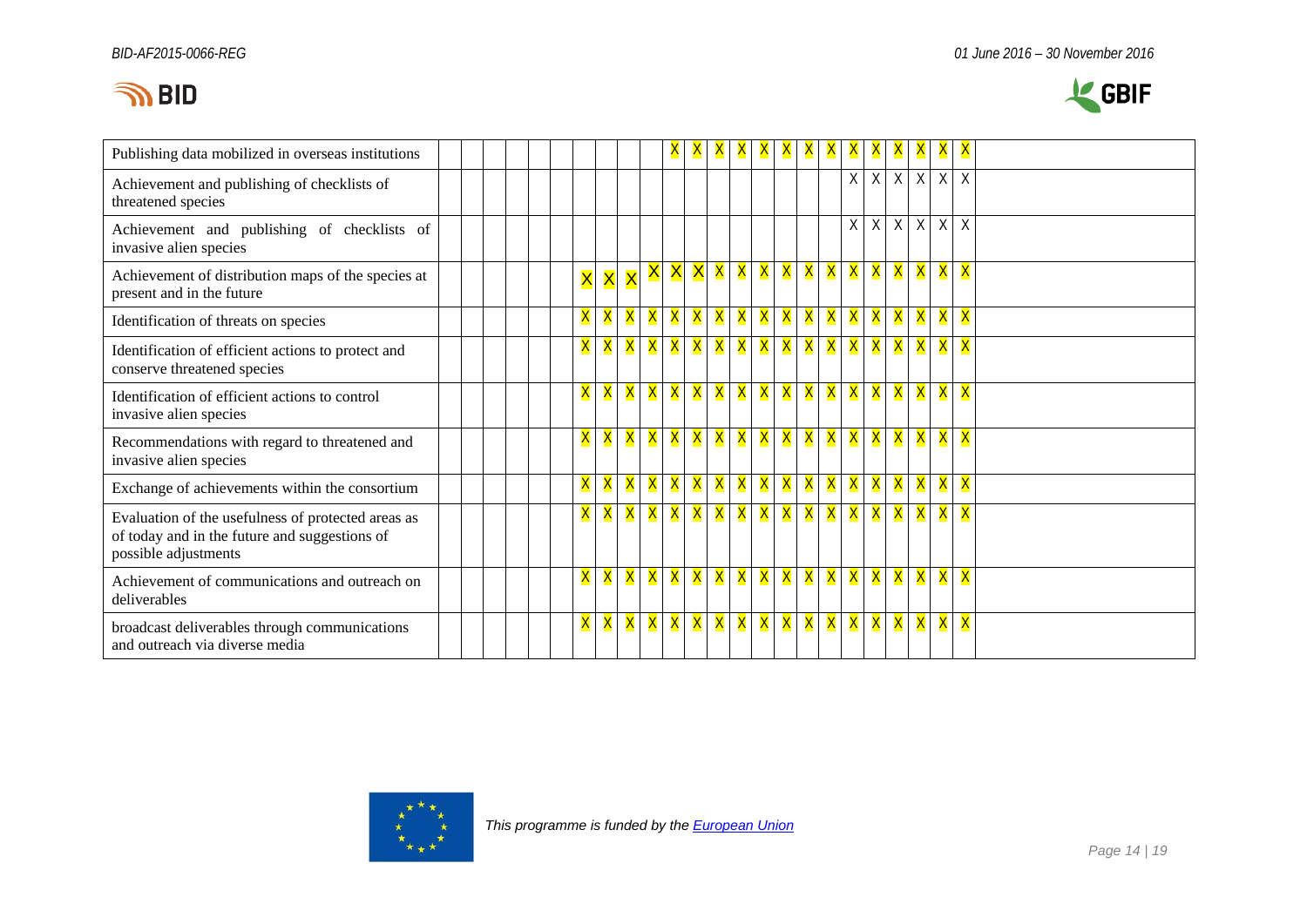



|                                                                                                         |   |                |              |                |                 |                 | Evaluation period (maximum 6 months, ending 31 December 2018 at the latest) |
|---------------------------------------------------------------------------------------------------------|---|----------------|--------------|----------------|-----------------|-----------------|-----------------------------------------------------------------------------|
| Evaluation period start date and end date<br>(dd/mm/yy)<br>Start date: 01/06/2018<br>End date: 31/12/18 |   |                |              |                |                 |                 |                                                                             |
| <b>Activity</b>                                                                                         |   | $\overline{2}$ | $\mathbf{3}$ | $\overline{4}$ | $5\phantom{.0}$ | $6\overline{6}$ | <b>Notes</b>                                                                |
| Final financial and narrative reporting                                                                 |   | Χ              | Χ            |                |                 |                 |                                                                             |
| Achievement of the list of priority species                                                             | Χ |                |              |                |                 |                 |                                                                             |
| Achievement of workshops at regional level                                                              | X |                |              |                |                 |                 |                                                                             |
| Sensitize consortium partners on the advantages of<br>GBIF membership                                   |   | X              |              |                |                 |                 |                                                                             |
| Digitization of data in overseas institutions                                                           |   |                | $\sf X$      |                |                 |                 |                                                                             |
| Achievement of workshops at national level                                                              |   |                | $\mathsf X$  |                |                 |                 |                                                                             |
| Enhancing data mobilization at national level                                                           |   |                |              | $\sf X$        |                 |                 |                                                                             |
| Publishing data mobilized at national level                                                             |   |                |              | $\sf X$        |                 |                 |                                                                             |
| Publishing data mobilized in overseas institutions                                                      |   |                |              | $\sf X$        |                 |                 |                                                                             |
| Achievement and publishing of checklists of<br>threatened species                                       |   |                |              | $\sf X$        |                 |                 |                                                                             |
| Achievement and publishing of checklists of<br>invasive alien species                                   |   |                |              | $\sf X$        |                 |                 |                                                                             |
| Achievement of distribution maps of the species at<br>present and in the future                         |   |                |              | $\sf X$        |                 |                 |                                                                             |
| Identification of threats on species                                                                    |   |                |              | $\mathsf X$    |                 |                 |                                                                             |

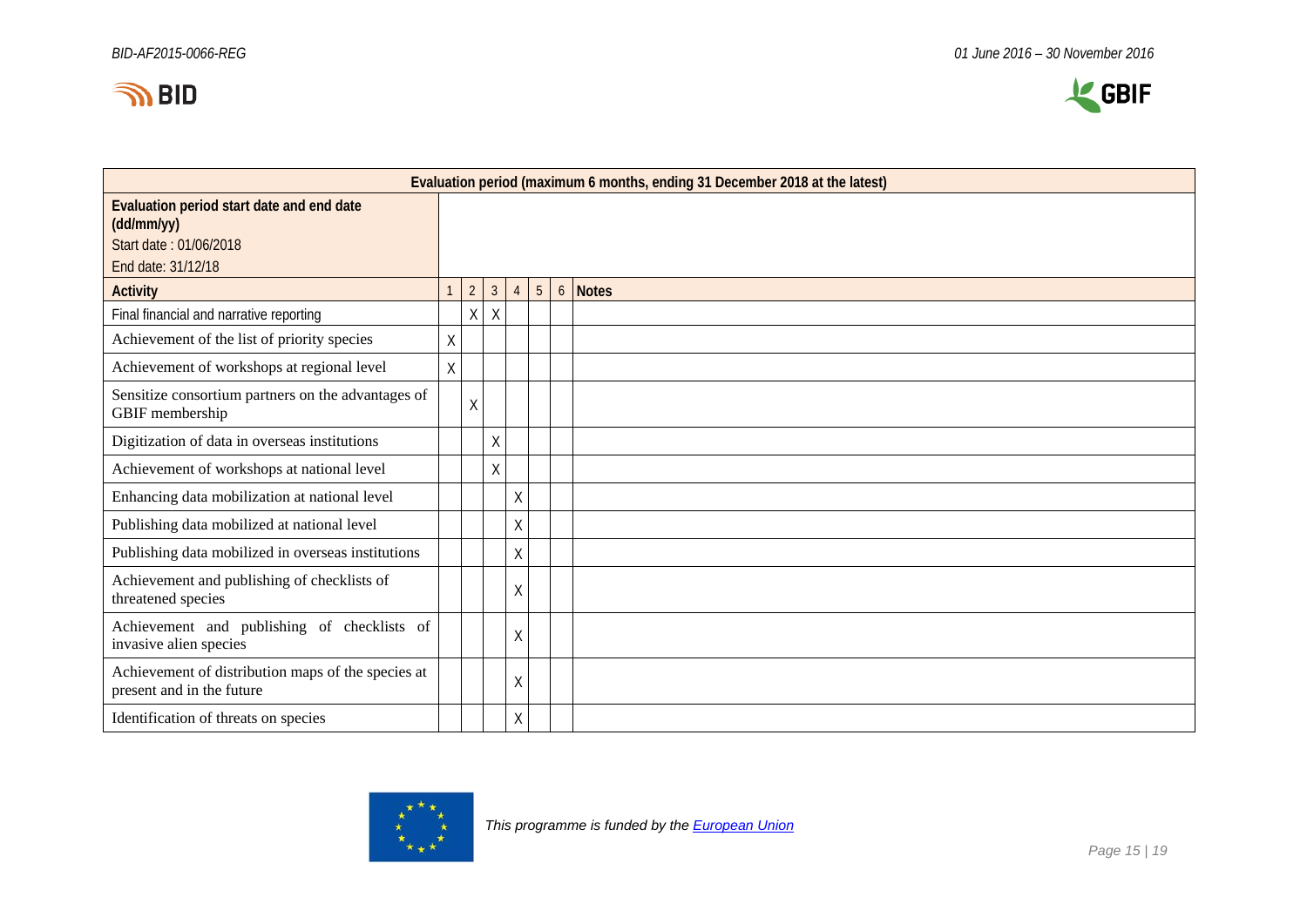



| Identification of efficient actions to protect and<br>conserve threatened species                                           | Χ |   |  |
|-----------------------------------------------------------------------------------------------------------------------------|---|---|--|
| Identification of efficient actions to control<br>invasive alien species                                                    | Χ |   |  |
| Recommendations with regard to threatened and<br>invasive alien species                                                     | Χ |   |  |
| Exchange of achievements within the consortium                                                                              | Χ |   |  |
| Evaluation of the usefulness of protected areas as<br>of today and in the future and suggestions of<br>possible adjustments | Χ |   |  |
| Achievement of communications and outreach on<br>deliverables                                                               |   | Χ |  |
| broadcast deliverables through communications<br>and outreach via diverse media                                             |   | Χ |  |

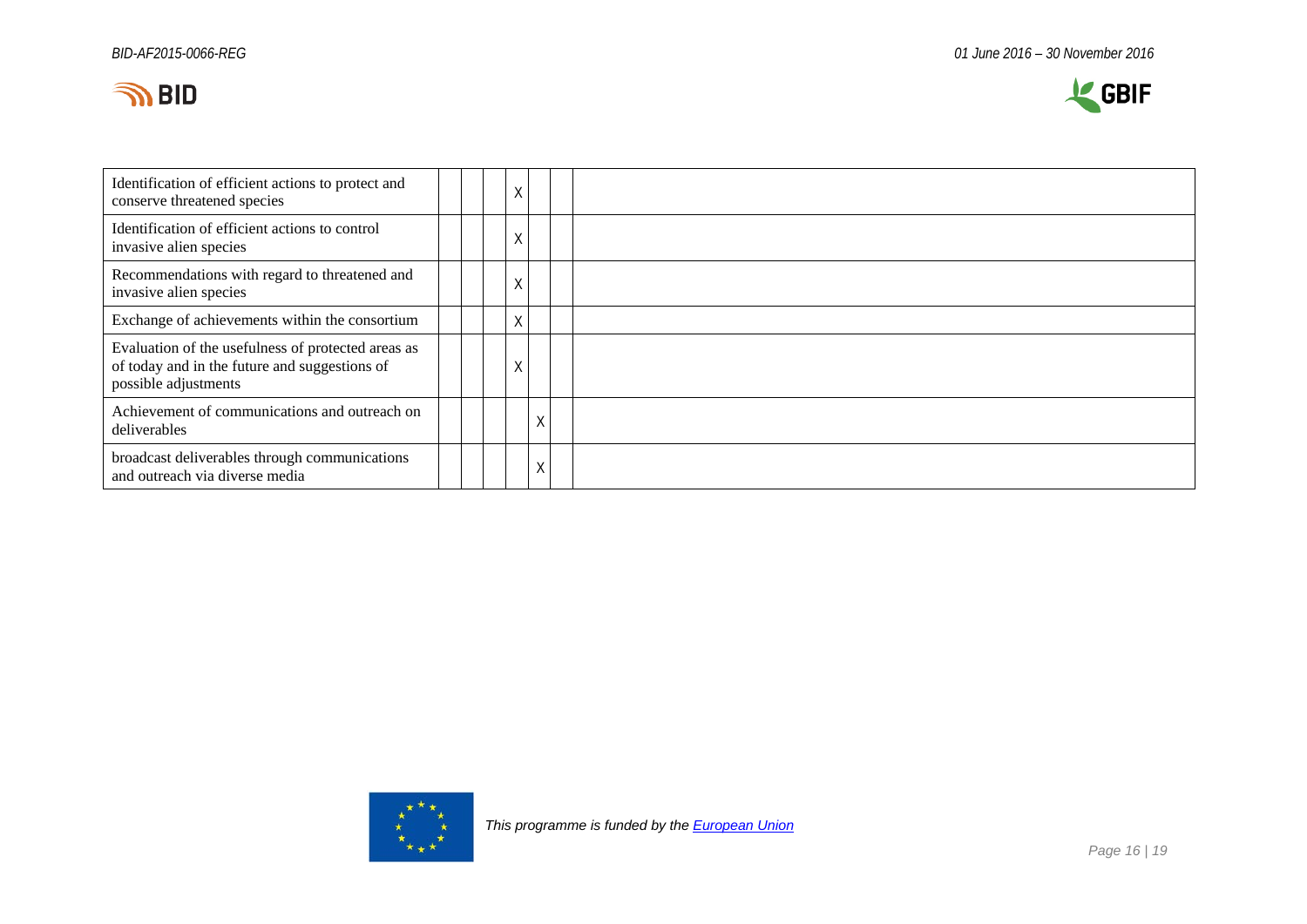

## **5.1.Explanatory notes:**

The activity "Achievement of workshops at regional level" was initially planned for the 3<sup>rd</sup> and 12<sup>th</sup> months of the project. We now try to harmonize our program with Professor Town Peterson from the University of Kansas and as of now, the workshop is planned to take place in Cotonou, Benin from 28<sup>th</sup> November to 2<sup>nd</sup> December 2016. Six months later, we will take the second course in Antananarivo, Madagascar in the 12<sup>th</sup> month.

The activity "Digitization of data in overseas institutions" which was initially planned for months 6-8 of the project is actually postponed to months 9-11 to allow time to clearly agree on the scenario of that activity. In that purpose, I met with Eric Chenin of GBIF France and André Heughebaert of GBIF Belgium during GB23 in Brasilia. We agreed on the fact that, to be cost effective in that activity, imaged specimens in France, Belgium, and Netherlands will be prepared and sent to the consortium partners in Africa for digitization in the respective countries of the consortium. So by next reporting period, we will be able to show concrete results. For the same reason, the activity on "Publishing data mobilized in overseas institutions" is postponed.

The activity "Achievement of workshops at national level" was initially planned for the 3rd, the 9th, the 15th, and the 21st months of the project. We achieved the first workshop only at the 5th month of the project because we were waiting to be capacitated first during the Kigali course which took place last August. The possibility for as to organize some activities of the national and regional projects together allows us to plan four national workshops for the regional project. The coming two workshops will take place every 6 months and the last one at the 23rd month of the project. We will therefore be efficient in capacitating our national partners during the workshops

The activities "Achievement of distribution maps of the species at present and in the future", "Identification of threats on species", "Identification of efficient actions to protect and conserve threatened species", "Identification of efficient actions to control invasive alien species", "Recommendations with regard to threatened and invasive alien species", "Exchange of achievements within the consortium", "Evaluation of the usefulness of protected areas as of today and in the future and suggestions of possible adjustments", "Achievement of communications and outreach on deliverables", and "broadcast deliverables through communications and outreach via diverse media", are delayed and will begin from month 7 because we need to acquire more capacities in data use and mobilize more data to achieve relevant research products to inform decisions.

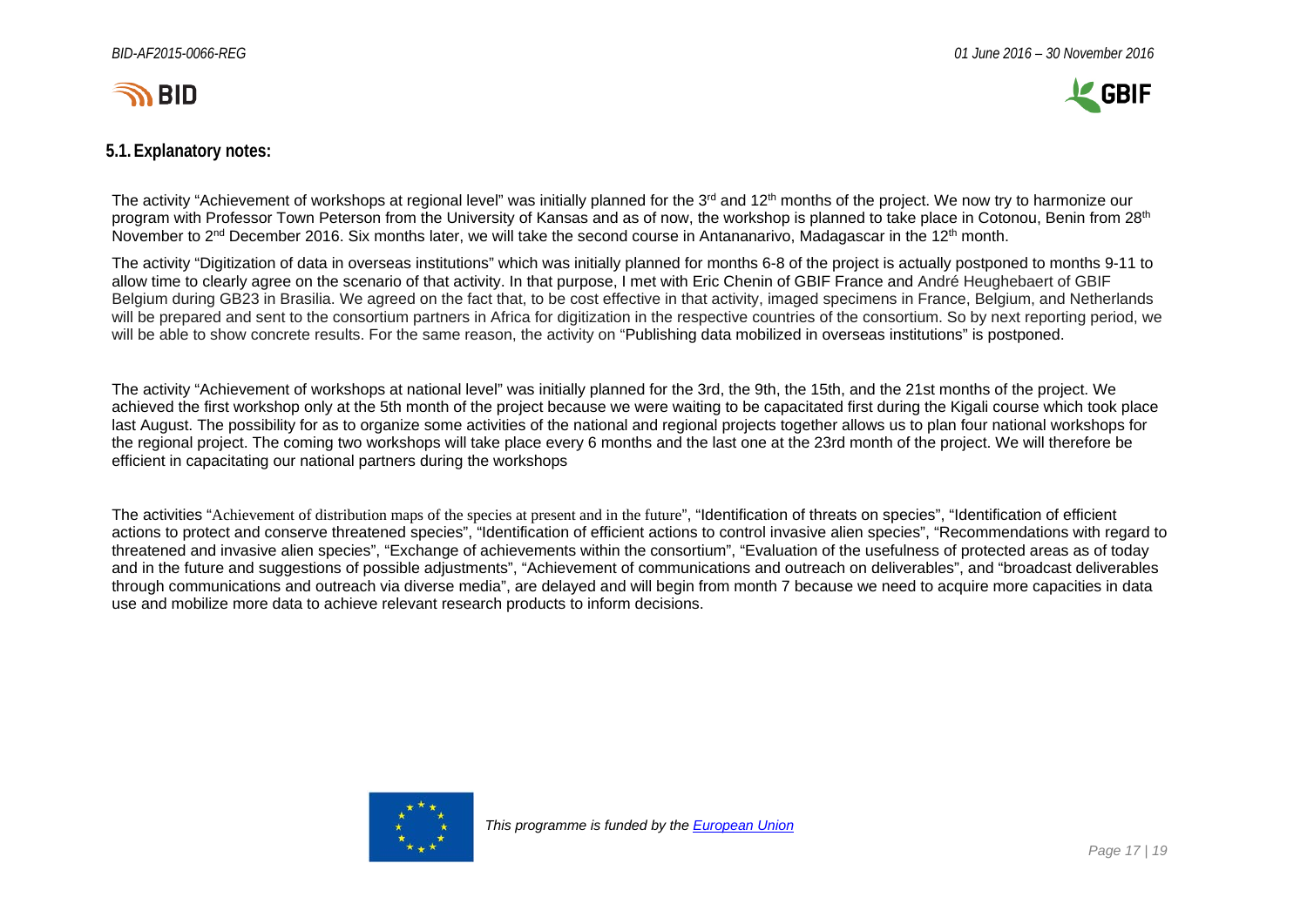



# <span id="page-17-0"></span>**6. Beneficiaries/affiliated entities and other Cooperation**

#### **6.1.Relationship with project partners**

*Please describe the relationship between your project coordinating team/institution and your project partners, and with any other organisations involved in implementing your BID project.*

All the project partners at national level are always invited to participate to our workshops. They usually participate unless they are on travel. They are also contributing data as promised. Other laboratories and entities of our Universities are also more and more involved in the project and they also promise to mobilize data. At regional level I maintain close contact with consortium partners through emails and Skype calls trying to steer the group.

#### **6.2. Links to other projects and actions**

*Where applicable, outline any links and synergies you have developed with other actions, e.g. GBIF nodes, other BID funded projects, etc. If your organisation has received previous grants in vew of strengthening the same target group, to what extent has your BID project been able to build upon/complement the previous project(s) ?*

As GBIF Benin node manager, I am in close contact with the three coordinators of BID small grant projects to assist them in attaining their objectives. In that purpose, I invited them and they all attended the workshop I organized on12<sup>th</sup> and 13<sup>th</sup> October 2016 on capacity building on data types, data mobilization, data formatting, data cleaning, and data publishing

# <span id="page-17-1"></span>**7. Visibility**

*Please refer to th[e BID guidelines.](http://bid.gbif.org/en/community/communication-guidelines/)*

**7.1.Visibility of the BID project**

*How is the visibility of your BID project being ensured?*

#### **Short summary**

All the datasets published on GBIF site, cited the BID project and its funder (European Union). On the banner of the workshop of October, the logos of EU and GBIF were put in good places.

**Sources of verification**

Workshop report

<http://www.gbif.org/dataset/8e912d78-6259-44e3-8f58-debb3081a15f> <http://www.gbif.org/dataset/4aaa8072-3711-4668-8276-deef01ad29bc> <http://www.gbif.org/dataset/aef22888-444e-4cba-bfc5-f709ef15ccf4>